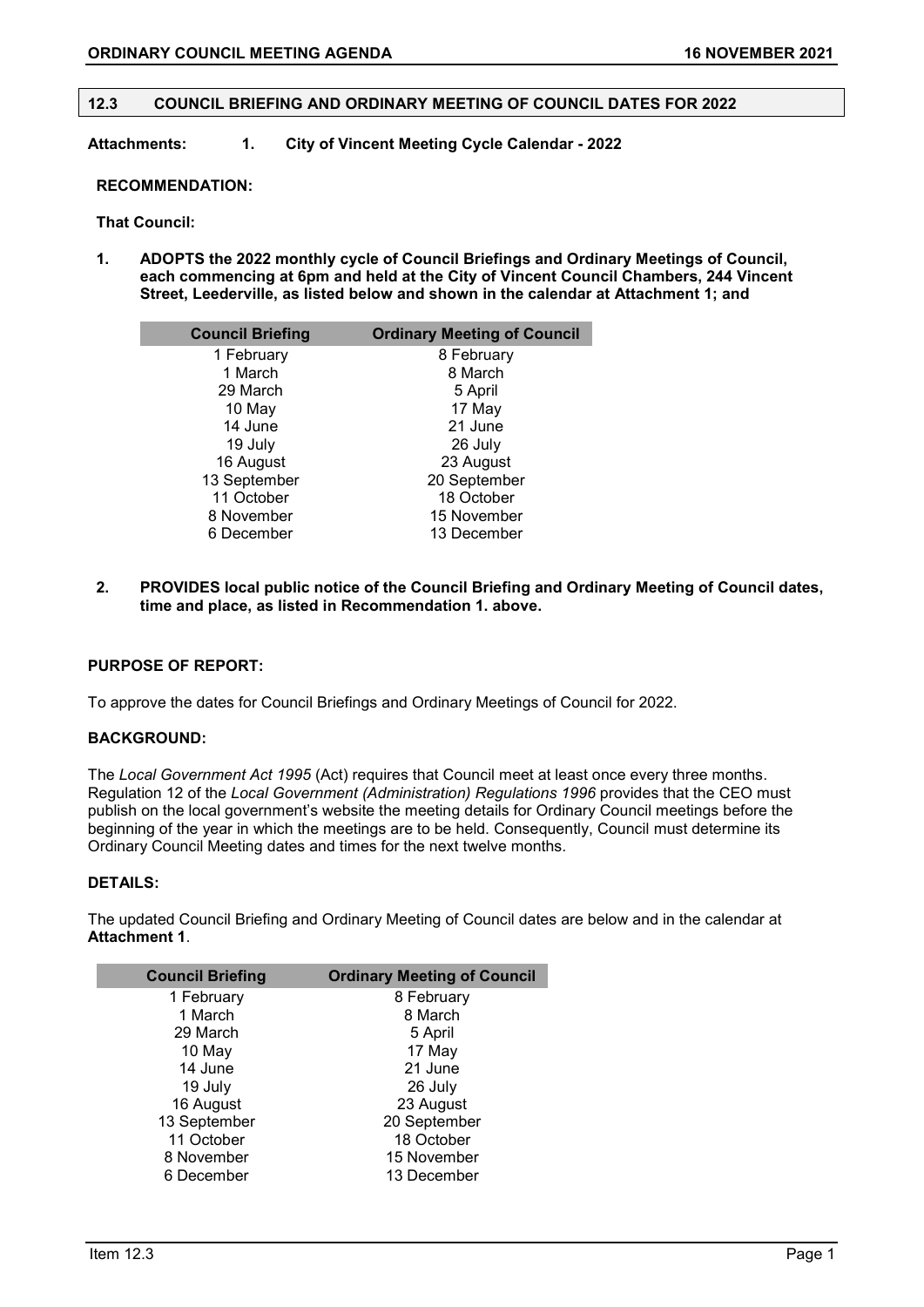The City's Governance Framework 2020 provides for a monthly meeting cycle comprising a Council Briefing on the second Tuesday of the month followed by a Council Meeting on the third Tuesday. The Governance Framework also allows for the Council Briefings and Council Meetings to be adjusted to avoid being held during school holidays. It also notes the bringing forward of the February meeting cycle to minimises the gap between the last meeting in 2021 and the first meeting in 2022.

To accommodate the decision making cycle around the fall of school holidays in 2022 and to ensure an appropriate interval between Council Meetings the following changes are proposed:

- February Council Meeting scheduled for the second Tuesday.
- March Council Meeting scheduled for the second Tuesday.
- April Council Meeting Scheduled for the first Tuesday.
- July Council meeting scheduled for the fourth Tuesday.
- August Council Meeting scheduled for the fourth Tuesday.
- December Council Meeting scheduled for the second Tuesday.

All meetings are held at the City of Vincent Council Chambers and are scheduled to commence at 6:00pm.

The determination of Council meeting dates provides the foundation for the City to schedule all other Council and organisational requirements around the calendar, including general council workshops and special budget workshops.

The Administration is also able to schedule the timeframes to ensure that appropriate advice is provided to Council so that an informed decision can be made.

Tuesdays which are not allocated for an Ordinary Meeting of Council, Briefing or Workshop will be reserved for Council professional development with a program to be settled in consultation with Council members.

The annual financial statements and receipt of the Auditor's Report is an essential component of the Annual Report. In accordance with section 5.27 of the Local Government Act 1995 the Annual General Meeting of Electors must be held within 56 days of Council's acceptance of the Annual Report.

While it is scheduled that the Annual Report will be presented to the Ordinary Meeting of Council on 14 December 2021, this will be entirely dependent on the receipt of the Audit Report.

Subject to the above, the Annual General Meeting of Electors is tentatively scheduled to be held on 2 February 2022 to commence at 6:00pm.

### **CONSULTATION/ADVERTISING:**

In accordance with Regulation 12 of the *Local Government (Administration) Regulations 1996,* the Council Briefing and Ordinary Meeting of Council dates will be published in both local newspapers, on the City's website and on the City's notice boards.

## **LEGAL/POLICY:**

Section 5.3 of the Act states:

*"Ordinary and Special Council meetings:*

- *(1) A Council is to hold ordinary meetings and may hold special meetings;*
- *(2) Ordinary meetings are to be held not more than three months apart; and*
- *(3) If a Council fails to meet as required by subsection (2) the CEO is to notify the Minister of that failure."*

Regulation 12 of the *Local Government (Administration) Regulations 1996* states:

- *"(1) In this regulation meeting details, for a meeting, means the date and time when, and the place where, the meeting is to be held.*
- *(2) The CEO must publish on the local government's official website the meeting details for the following meetings before the beginning of the year in which the meetings are to be held —*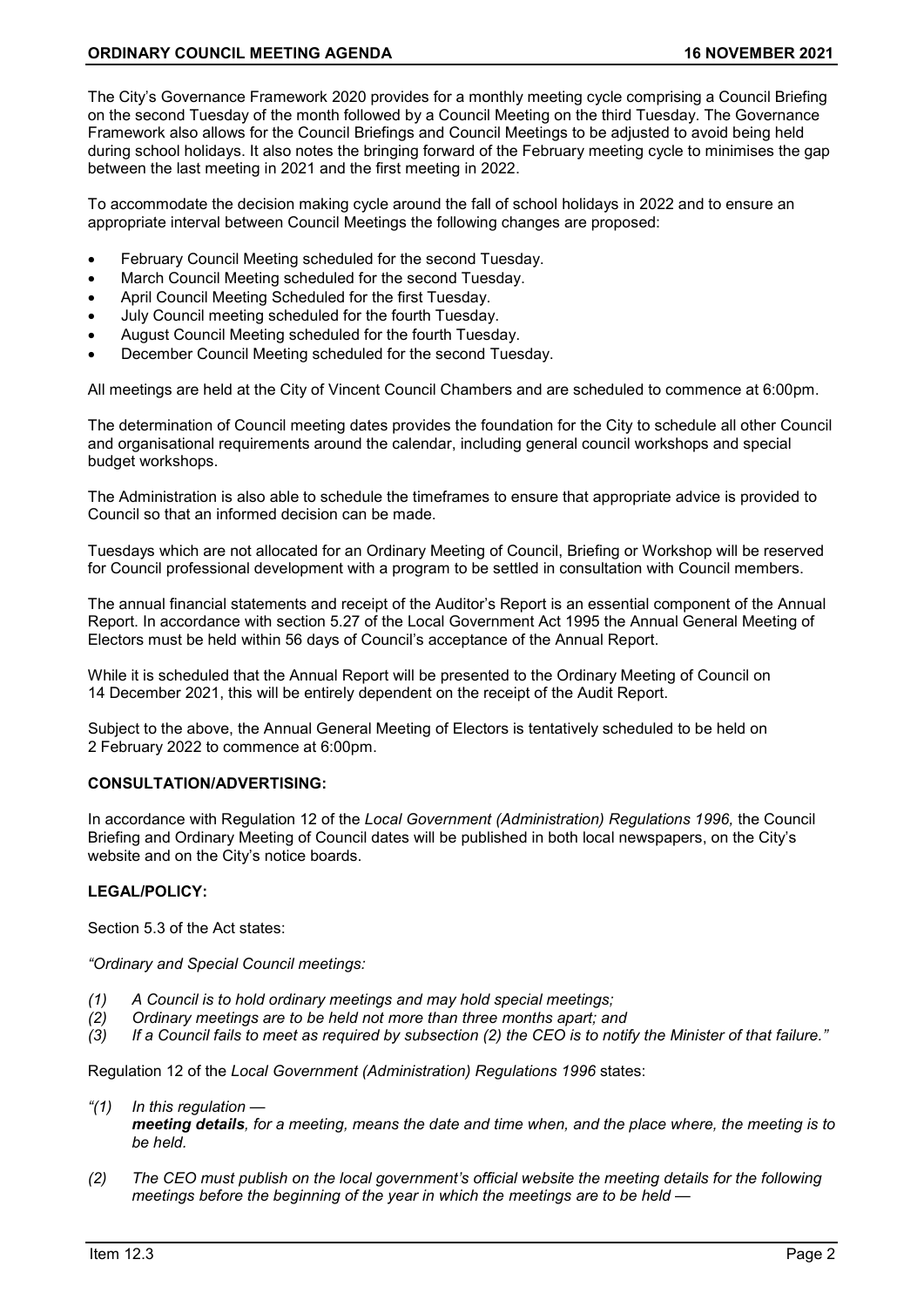- *(a) ordinary council meetings;*
- *(b) committee meetings that are required under the Act to be open to members of the public or that are proposed to be open to members of the public.*

The Meeting Procedures Local Law 2008 and Council Meeting Procedures Policy provides guidance on the publication of agendas.

# **RISK MANAGEMENT IMPLICATIONS:**

Low: The proposed monthly cycle will provide consistency in the sequencing of briefings and meetings and will increase transparency by ensuring financial statements are included in the Council Briefing Agenda.

# **STRATEGIC IMPLICATIONS:**

This is in keeping with the City's *Strategic Community Plan 2018-2028*:

### Innovative and Accountable

*We are open and accountable to an engaged community.*

*Our community is aware of what we are doing and how we are meeting our goals.*

# **SUSTAINABILITY IMPLICATIONS:**

This does not contribute to any environmental sustainability outcomes. This action/activity is environmentally neutral.

# **PUBLIC HEALTH IMPLICATIONS:**

This does not contribute to any public health outcomes in the *City's Public Health Plan 2020-2025.*

# **FINANCIAL/BUDGET IMPLICATIONS:**

Nil.